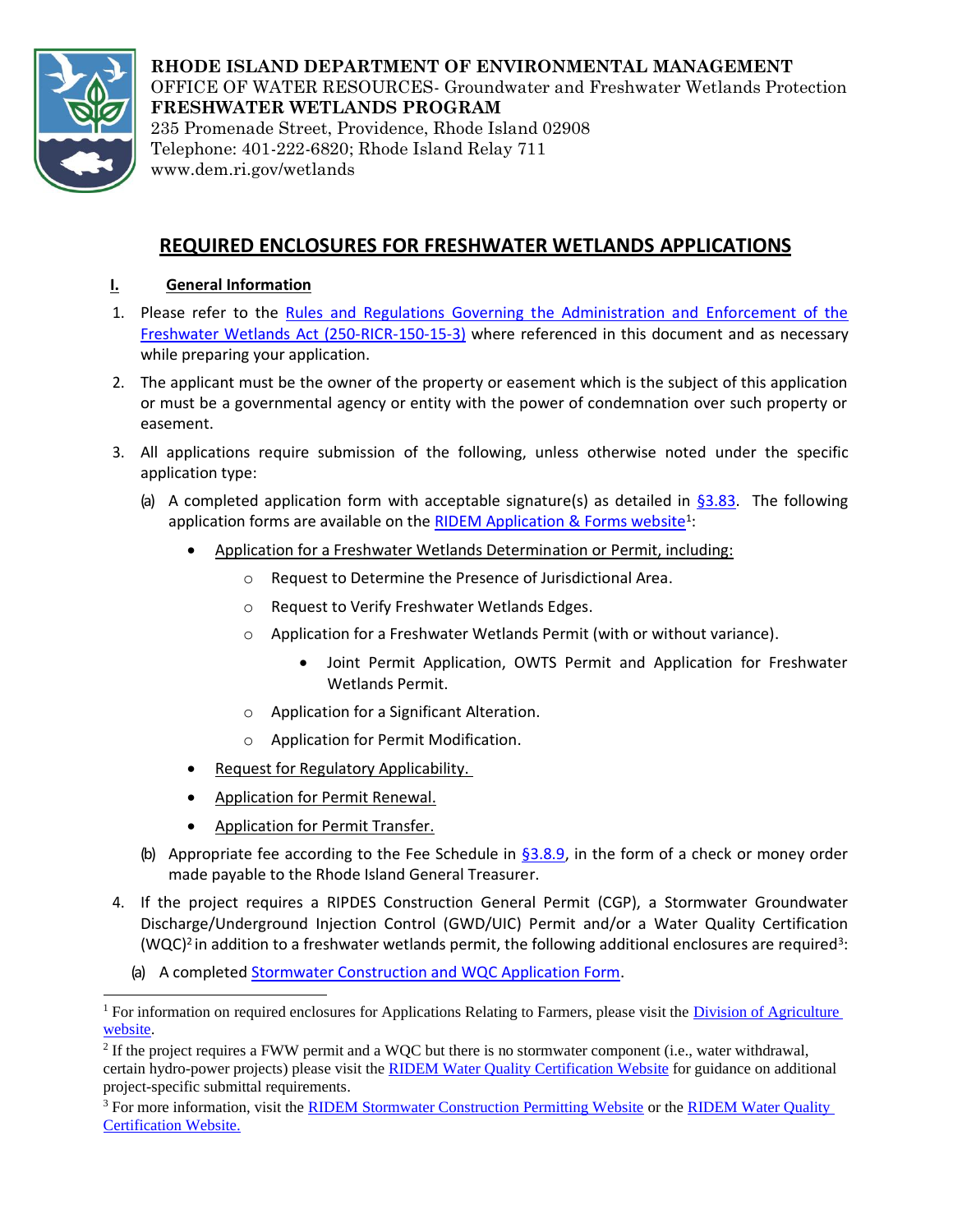- (b) Two (2) copies of a completed [Appendix A Checklist.](http://www.dem.ri.gov/programs/benviron/water/permits/swcoord/cheklist.docx)
- (c) Two (2) copies of a Stormwater Management Plan (Refer to [Stormwater Management Plan](http://www.dem.ri.gov/programs/benviron/water/permits/swcoord/pdf/swmpguid.pdf)  [Guidance;](http://www.dem.ri.gov/programs/benviron/water/permits/swcoord/pdf/swmpguid.pdf) include two (2) copies of an Operation and Maintenance (O&M) Plan and a Soil Erosion and Sediment Control (SESC) Plan).
- (d) One (1) additional copy of Site Plans.
- (e) If the project requires a federal 401 WQC, a separate application may need to be submitted to the Water Quality Certification Program. Consult th[e Water Quality Certification Application Instructions](http://www.dem.ri.gov/programs/benviron/water/permits/wqc/pdfs/wqcheck.pdf)  [and Required Enclosures](http://www.dem.ri.gov/programs/benviron/water/permits/wqc/pdfs/wqcheck.pdf) Document for additional instructions and requirements.

## **II. Request to Determine the Presence of Jurisdictional Area [\(§3.9.2\)](https://risos-apa-production-public.s3.amazonaws.com/DEM/REG_11509_20211224112615.pdf#page=71)**

- 1. Two (2) copies of a site plan of the subject property or a tax assessor's map that include and/or meet the following requirements:
	- (a) A title block and locus map to a scale no smaller than one inch  $1'' = 100'$ .
	- (b) Sufficient fixed reference points that can be used to confirm the property boundaries on site.
	- (c) If submitting a tax assessor's map, it must be legible and clearly depict property boundaries.
	- (d) If submitting a site plan, it should meet relevant requirements  $\S 3.8.4$  and  $\S 3.8.5$ , as summarized in **Section XI Site Plan Requirements** of this document.

#### **III. Request to Verify Freshwater Wetlands Edges [\(§3.9.3\)](https://risos-apa-production-public.s3.amazonaws.com/DEM/REG_11509_20211224112615.pdf#page=72)**

- 1. Three (3) copies of site plans that include and/or meet the following requirements:
	- (a) Prepared by a qualified professional  $(§3.8.7)$ .
	- (b) Meet the requirements of [§3.8.4](https://risos-apa-production-public.s3.amazonaws.com/DEM/REG_11509_20211224112615.pdf#page=58) and [§3.8.5,](https://risos-apa-production-public.s3.amazonaws.com/DEM/REG_11509_20211224112615.pdf#page=60) as summarized in **Section XI Site Plan Requirements** of this document.
	- (c) Depict the freshwater wetland(s), labeled flag locations delineating wetland edge(s), and the associated jurisdictional area that the applicant requests the Department to verify.
	- (d) Contour elevations are required when a request to verify the edge of the 100-year flood plain has been made or the freshwater wetland edge is located along or within a parcel exceeding 10 acres (however depiction of contours is always encouraged).
	- (e) The applicant must follow the verification steps in  $\S$ 3.9.3(E) regarding delineating, surveying, and flagging freshwater wetland edges and depict the following on the site plans:
		- The freshwater wetland edge showing the location and number/letter of the flag corresponding with those flags at the site.
		- Periodic measurements (i.e., at least 1 for every 100 feet of surveyed edge), indicating the distance from the surveyed edge to fixed reference points on the property.
- 2. Completed [Wetland Edge Delineation Forms.](http://www.dem.ri.gov/documents/forms/index.php#wetlands)

#### **IV. Application for a Freshwater Wetlands Permit [\(§3.11\)](https://risos-apa-production-public.s3.amazonaws.com/DEM/REG_11509_20211224112615.pdf#page=76)**

- 1. Three (3) copies of site plans that:
	- (a) Meet the requirements of [§3.8.4](https://risos-apa-production-public.s3.amazonaws.com/DEM/REG_11509_20211224112615.pdf#page=58) and [§3.8.5,](https://risos-apa-production-public.s3.amazonaws.com/DEM/REG_11509_20211224112615.pdf#page=60) as summarized in **Section XI Site Plan Requirements** of this document.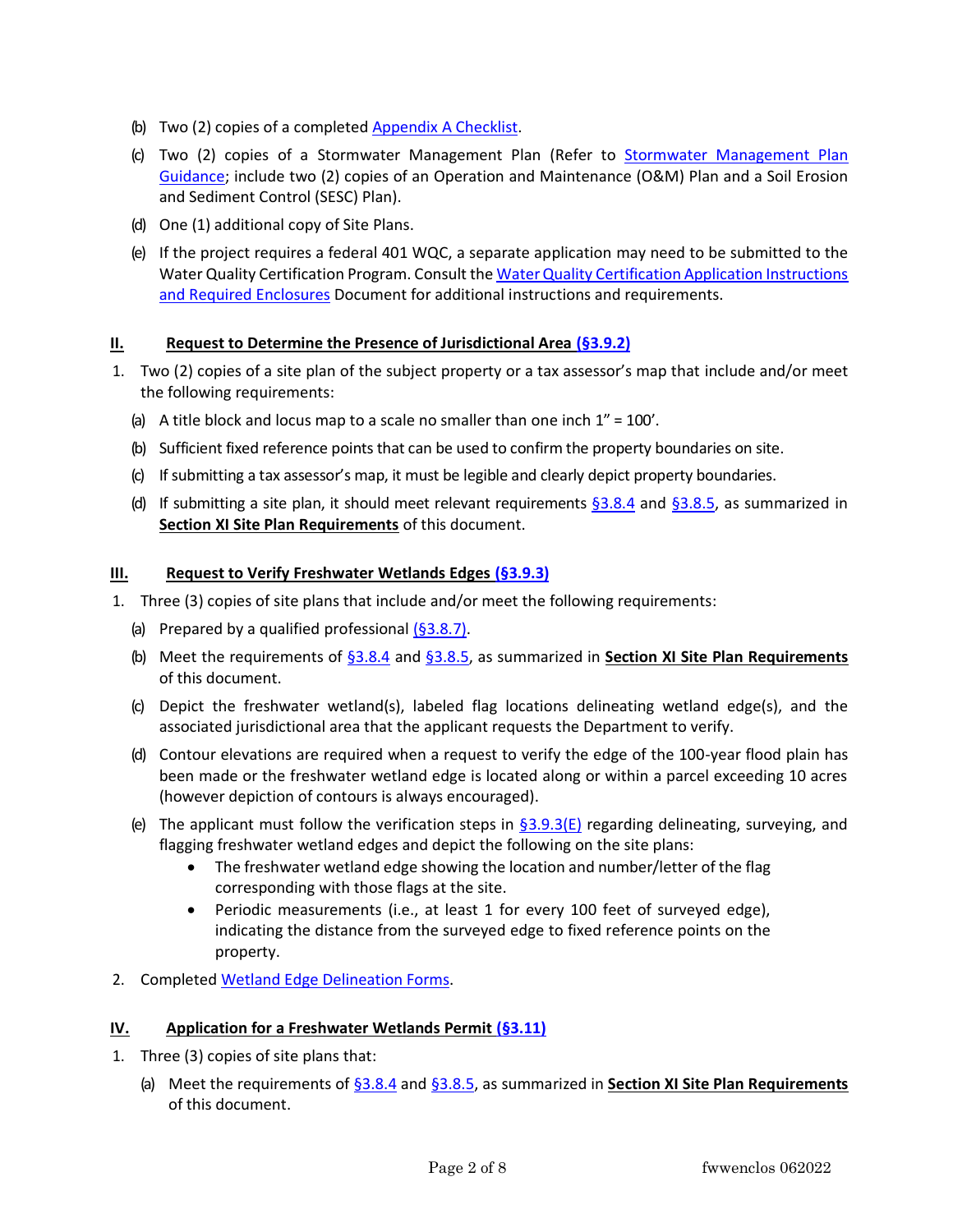- (b) Depict the freshwater wetland edges, associated buffers and buffer zones, floodplains, areas subject to flooding and areas subject to storm flowage that are on the property.
- 2. Three (3) copies of a written project narrative that includes the following:
	- (a) A description of the entire scope of the project.
	- (b) Project size, purpose, location, and type.
	- (c) A description of applicable jurisdictional area(s).
	- (d) Site history and a description of the areas evaluated including nearby roadways and adjacent land uses.
	- (e) A description of the documented occurrence of [rare native plants,](http://www.dem.ri.gov/programs/benviron/water/permits/fresh/pdfs/rhode-island-rare-plants.pdf) [rare native animals](http://www.dem.ri.gov/programs/benviron/water/permits/fresh/pdfs/ridem-rhode-island-rare-animals.pdf) or [rare](https://risos-apa-production-public.s3.amazonaws.com/DEM/REG_11509_20211224112615.pdf#page=17)  [freshwater wetland types](https://risos-apa-production-public.s3.amazonaws.com/DEM/REG_11509_20211224112615.pdf#page=17) as specified on lists maintained by the Department.
	- (f) Documentation of how the proposed project has satisfied the standards specified in  $\S 3.7.1$ .
- 3. Engineering Requirements
	- (a) Applications for proposed projects that increase impervious area or that trigger the redevelopment standard specified in the **Stormwater Management**, Design, and Installation Rules, must submit two (2) copies of supporting calculations, documents, and reports to demonstrate that the proposed project meets or exceeds the applicable review in  $\S 3.11.3$  and in  $\S 3.7.2$ .
	- (b) Applications for proposed projects on individual residential lots of record may use the [Rhode Island](chrome-extension://efaidnbmnnnibpcajpcglclefindmkaj/http:/www.dem.ri.gov/programs/benviron/water/permits/ripdes/stwater/pdfs/swsinfam.pdf)  [Stormwater Management Guidance for Individual Single-Family Residential Lot Development](chrome-extension://efaidnbmnnnibpcajpcglclefindmkaj/http:/www.dem.ri.gov/programs/benviron/water/permits/ripdes/stwater/pdfs/swsinfam.pdf) in place of the Stormwater Management, Design, and Installation Rules.
	- (c) Applications for projects that propose one (1) acre or more of land disturbance must include two (2) copies of a [Soil Erosion and Sediment Control Plan](http://www.dem.ri.gov/programs/benviron/water/permits/swcoord/pdf/erosionsedplan16.docx) (SESC) as specified in the Department's [General Permit for Storm Water Discharge Associated with Construction Activity.](chrome-extension://efaidnbmnnnibpcajpcglclefindmkaj/http:/www.dem.ri.gov/programs/benviron/water/permits/ripdes/pdfs/cgp092620.pdf)
	- (d) Applications for projects that propose to place fill or structures within a floodplain or floodway, or which otherwise may alter the rate at which flood water is stored by any freshwater wetland, must submit a completed [Stormwater Construction and WQC Application Form](http://www.dem.ri.gov/programs/benviron/water/permits/swcoord/stwapp.xlsm) and two (2) copies of supporting calculations, documents, and reports to demonstrate that the proposed project meets or exceeds the review criteria set forth i[n §3.7.2.](https://risos-apa-production-public.s3.amazonaws.com/DEM/REG_11509_20211224112615.pdf#page=48)
- 4. If a proposed project does not meet all the standards specified in  $\S$ 3.7.1, an applicant must provide a narrative description documenting how the proposed project will satisfy the variance criteria specified in  $§3.7.3.$  Be sure to select the "with variance" option on the application form.
- 5. Joint On-site Wastewater Treatment System and Freshwater Wetlands Application [\(§3.8.1\(A\)\(5\)\(b\)\(2\):](https://risos-apa-production-public.s3.amazonaws.com/DEM/REG_11509_20211224112615.pdf#page=55)
	- (a) If the proposed project allows for concurrent submission of a Joint Onsite Wastewater Treatment System (OWTS) Permit Application with the Application for a Freshwater Wetlands Permit, select "with Joint On-Site Wastewater Treatment System (single-family lot only)" on the Application Form and submit the following items in total (not in addition to the number of copies listed above.) NOTE: Joint permit applications shall only be used for single-family lots and cannot be used for an OWTS variance or repair application, an application in CRMC jurisdiction, Freshwater Wetland Permit with Variance, or a proposed significant alteration of freshwater wetlands.
		- One (1) original and one (1) copy of the Application for Freshwater Wetlands [Determination or Permit form.](http://www.dem.ri.gov/documents/forms/index.php#wetlands)
		- One (1) multi-part OWTS Construction Permit Application form set and one (1) photocopy of the top OWTS application form.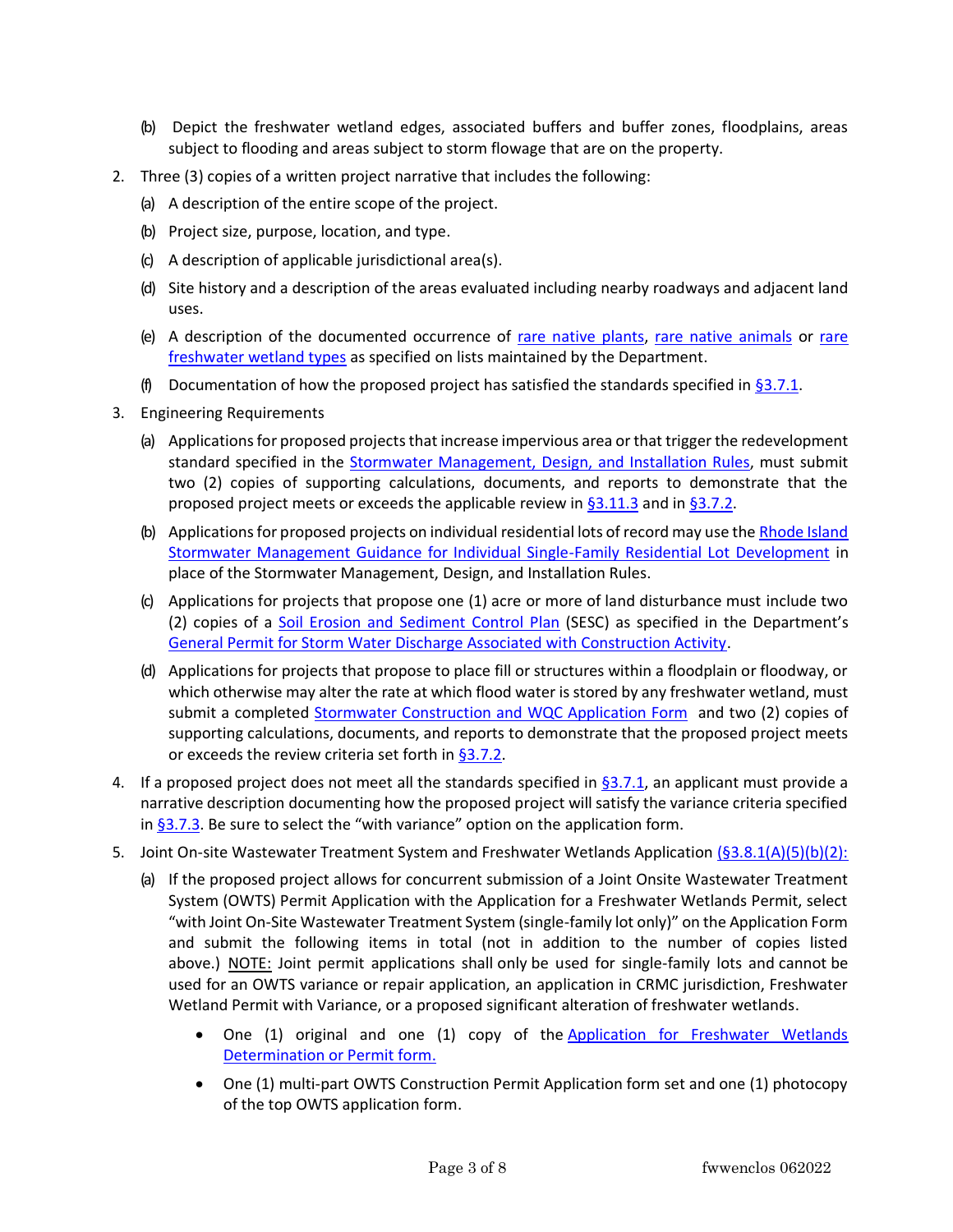- Six (6) sets of site plans and any associated documents required by Rules [Establishing](https://risos-apa-production-public.s3.amazonaws.com/DEM/REG_12592_20211228135943.pdf#page=43) Minimum Standards Relating to Location, Design, Construction and [Maintenance](https://risos-apa-production-public.s3.amazonaws.com/DEM/REG_12592_20211228135943.pdf#page=43) of Onsite Wastewater Treatment Systems [250-RICR-150-10-6](https://risos-apa-production-public.s3.amazonaws.com/DEM/REG_12592_20211228135943.pdf#page=43) (OWTS Rules) §6.18(E) or [§6.18\(F\)](https://risos-apa-production-public.s3.amazonaws.com/DEM/REG_12592_20211228135943.pdf#page=43) (each set must be collated).
- Two (2) copies of a written narrative as described in this section above.
- 6. Applicants for major land development or major subdivision projects, as defined in R.I. Gen. Laws  $\S$  45-[23-32,](http://webserver.rilin.state.ri.us/Statutes/TITLE45/45-23/45-23-32.HTM) must submit the following:
	- (a) Local Master Plan approval; or
	- (b) Local conditional approval of a combined Master and Preliminary Plan; or
	- (c) A letter from an authorized municipal official certifying compliance with local low impact development site planning and design requirements as contained within the local zoning ordinance, land development and subdivision Regulations, or other pertinent Regulations.

## **V. Application for a Significant Alteration [\(§3.12\)](https://risos-apa-production-public.s3.amazonaws.com/DEM/REG_11509_20211224112615.pdf#page=83)**

- 1. Three (3) copies of Site Plans that:
	- (a) Meet the requirements of [§3.8.4](https://risos-apa-production-public.s3.amazonaws.com/DEM/REG_11509_20211224112615.pdf#page=58) and [§3.8.5,](https://risos-apa-production-public.s3.amazonaws.com/DEM/REG_11509_20211224112615.pdf#page=60) as summarized in **Section XI Site Plan Requirements** of this document.
	- (b) Are prepared and stamped by a Rhode Island Registered Professional Engineer
	- (c) Accurately depict the location, extent and type of all freshwater wetlands, buffers, buffer zones, floodplains, areas subject to flooding and areas subject to storm flowage within and near the project.
	- (d) Following notification from the Department, the applicant must provide the required number of full size and reduced site plans required to provide to the municipality, the abutters, and other interested parties.
- 2. Proof of ownership in the form of a current certified copy of the deed of the subject property. A certified deed has been attested to be a valid copy by the Town/City Clerk and typically has a raised or embossed Town/City seal.
- 3. A list of abutters within 200' of the proposed project along with an abutters map that meets the requirements listed in [§3.12.2\(A\)\(2\)\(e\).](https://risos-apa-production-public.s3.amazonaws.com/DEM/REG_11509_20211224112615.pdf#page=84)
- 4. Three (3) copies of written documentation that includes the following:
	- (a) A Table of Contents that lists all section titles and their corresponding page numbers.
	- (b) A project description that includes the following:
		- The entire scope of the project.
		- Project size, purpose, location, and type.
		- A description of all applicable jurisdictional area(s).
		- Site history and overall areas evaluated including nearby roadways and adjacent land uses.
		- A description of the documented occurrence of [rare native plants,](http://www.dem.ri.gov/programs/benviron/water/permits/fresh/pdfs/rhode-island-rare-plants.pdf) [rare native animals](http://www.dem.ri.gov/programs/benviron/water/permits/fresh/pdfs/ridem-rhode-island-rare-animals.pdf) or [rare freshwater wetland types](https://risos-apa-production-public.s3.amazonaws.com/DEM/REG_11509_20211224112615.pdf#page=17) as specified on lists maintained by the Department.
	- (c) A narrative description documenting how the proposed project will satisfy the variance criteria specified in **§3.7.3**.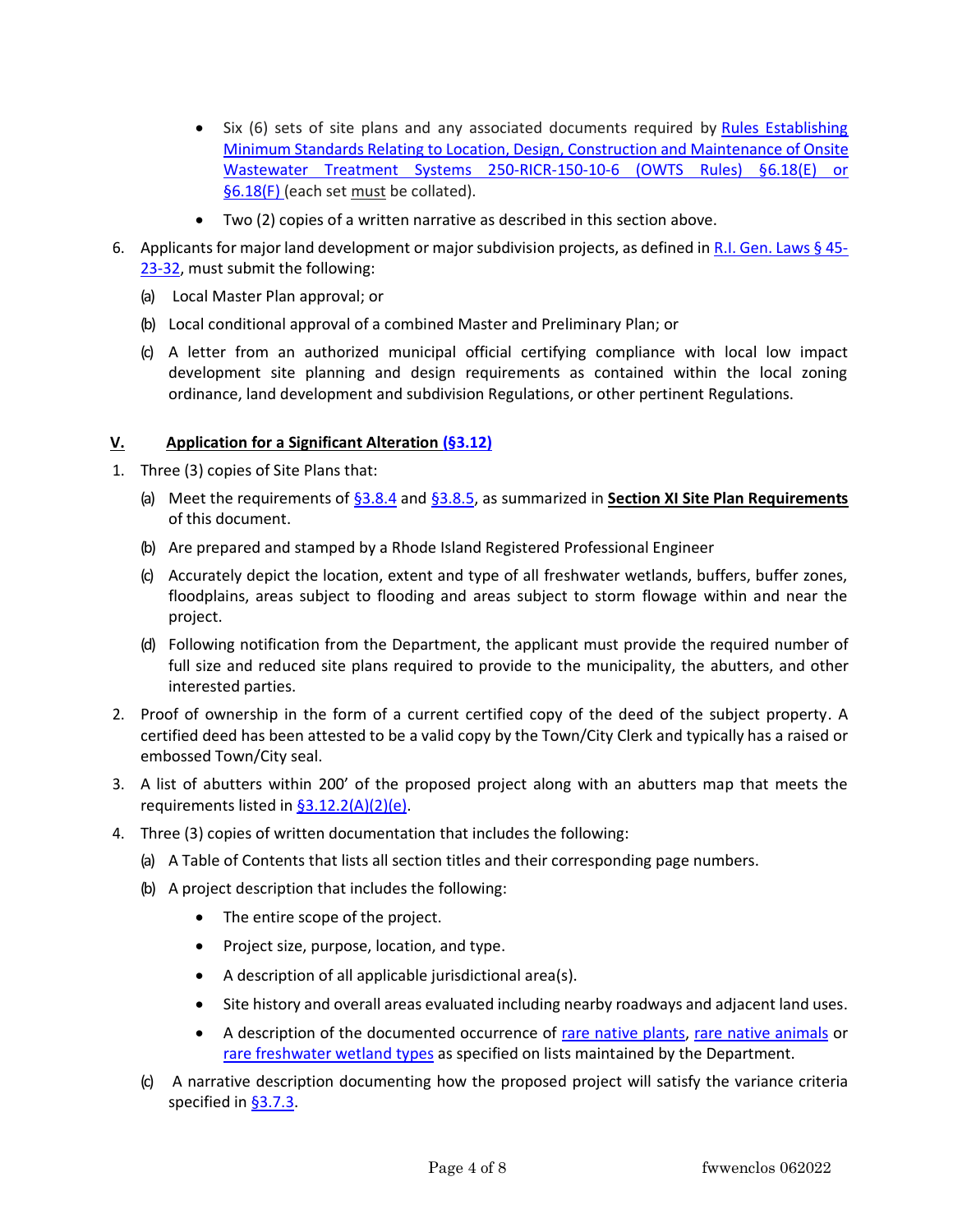- (d) A Written Evaluation of Functions, Values and Impacts that meets the requirements specified in  $§3.12.2(A)(4).$
- 5. Applicants for major land development or major subdivision projects, as defined in [R.I. Gen. Laws § 45-](http://webserver.rilin.state.ri.us/Statutes/TITLE45/45-23/45-23-32.HTM) [23-32](http://webserver.rilin.state.ri.us/Statutes/TITLE45/45-23/45-23-32.HTM) must submit the following:
	- (a) Local Master Plan approval; or
	- (b) Local conditional approval of a combined Master and Preliminary Plan; or
	- (c) A letter from an authorized municipal official certifying compliance with local low impact development site planning and design requirements as contained within the local zoning ordinance, land development and subdivision Regulations, or other pertinent Regulations.

## **VI. Application for Permit Modificatio[n \(§3.14.3\)](https://risos-apa-production-public.s3.amazonaws.com/DEM/REG_11509_20211224112615.pdf#page=107)**

- 1. Three (3) copies of revised site plans that clearly depict the proposed modification and comply with all requirements stipulated in the original application, and [§3.8.4](https://risos-apa-production-public.s3.amazonaws.com/DEM/REG_11509_20211224112615.pdf#page=58) and [§3.8.5,](https://risos-apa-production-public.s3.amazonaws.com/DEM/REG_11509_20211224112615.pdf#page=60) as summarized in **Section XI Site Plan Requirements** of this document.
- 2. One (1) copy of a written narrative and any additional data describing the minor changes or modification proposed and the reason for the modification.
- 3. If the project involves modification to the stormwater design, the applicant must also provide the following:
	- (a) One (1) copy of th[e Stormwater Construction and WQC Application Form](http://www.dem.ri.gov/programs/benviron/water/permits/swcoord/stwapp.xlsm) with Original Signature.
	- (b) Two (2) copies of the Stormwater Management Plan (Refer to [Stormwater Management Plan](http://www.dem.ri.gov/programs/benviron/water/permits/swcoord/pdf/swmpguid.pdf)  [Guidance;](http://www.dem.ri.gov/programs/benviron/water/permits/swcoord/pdf/swmpguid.pdf) include two (2) copies of an Operation and Maintenance (O&M) Plan and, if applicable, a Soil Erosion and Sediment Control (SESC) Plan).
	- (c) One (1) additional copy of the narrative.
- 4. If requesting a permit modification for a previously issued Joint Permit, submit the following items in total (not in addition to the number of copies listed above.)
	- (a) One (1) original and one (1) copy of the Application for Freshwater Wetlands Determination or [Permit form.](http://www.dem.ri.gov/documents/forms/index.php#wetlands)
	- (b) One (1) multi-part OWTS Construction Permit Application form set and one (1) photocopy of the top OWTS application form.
	- (c) Six (6) sets of site plans and any associated documents required by [Rules Establishing Minimum](https://risos-apa-production-public.s3.amazonaws.com/DEM/REG_12592_20211228135943.pdf#page=43)  [Standards Relating to Location, Design, Construction and Maintenance of Onsite Wastewater](https://risos-apa-production-public.s3.amazonaws.com/DEM/REG_12592_20211228135943.pdf#page=43)  [Treatment Systems 250-RICR-150-10-6 \(OWTS Rules\) §6.18\(E\) or §6.18\(F\)](https://risos-apa-production-public.s3.amazonaws.com/DEM/REG_12592_20211228135943.pdf#page=43) (each set must be collated).
	- (d) Two (2) copies of a written narrative and additional necessary data detailing minor changes and the reason for the modification.

## **VII. Request for Regulatory Applicability [\(§3.9.4\)](https://risos-apa-production-public.s3.amazonaws.com/DEM/REG_11509_20211224112615.pdf#page=74)**

- 1. Three (3) copies of a site plan drawn to scale that includes and/or meets the following requirements:
	- (a) Illustrates and describes current and proposed conditions based on measured distances.
	- (b) Clearly depicts limits of clearing and disturbance.
	- (c) A locus map.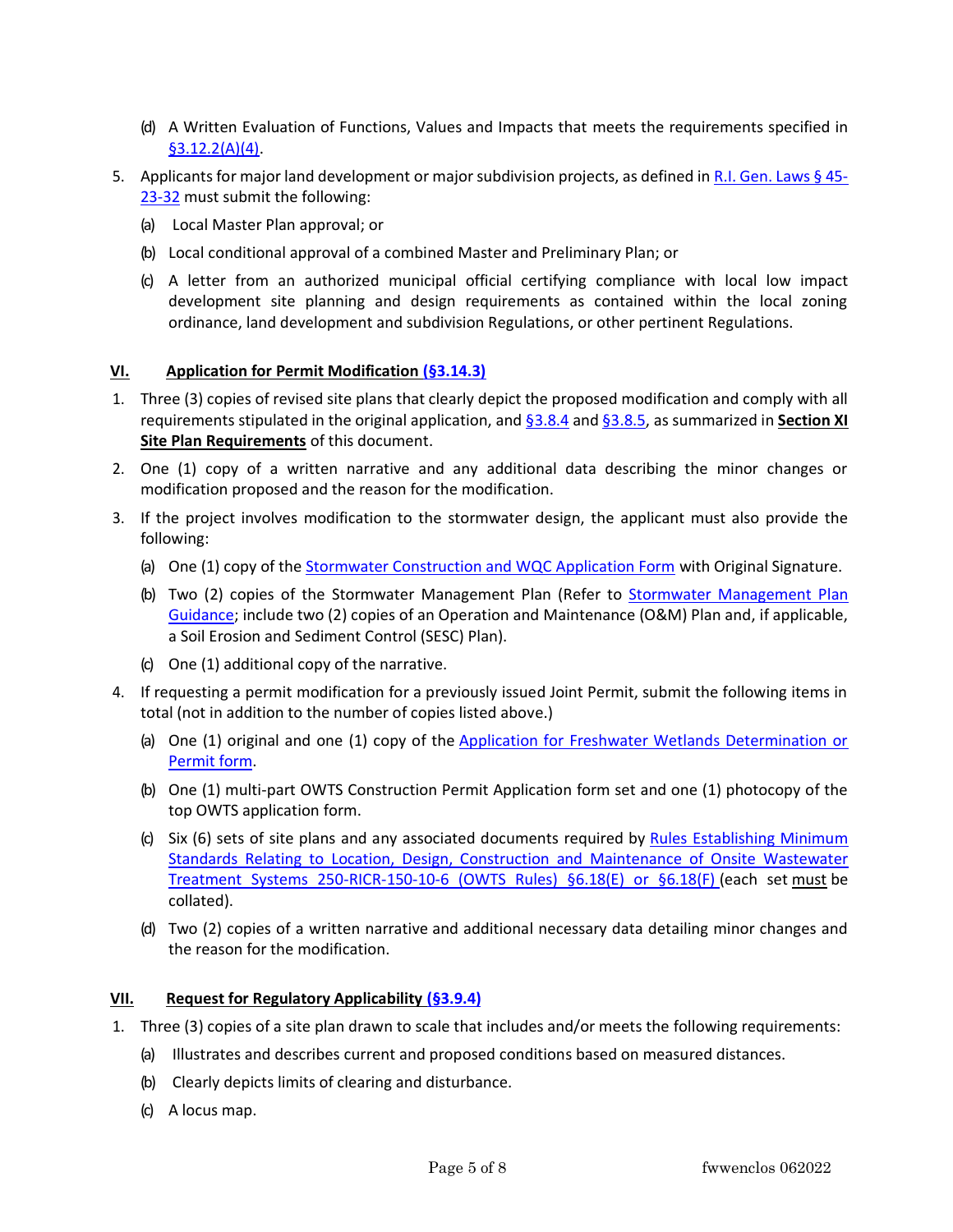- (d) The location of any freshwater wetlands, freshwater wetland edges, buffer zones or buffers of concern.
- 2. Two (2) copies of a written project description including the purpose, size, and location of the project and a description of how potential freshwater wetland impacts have been avoided to the maximum extent possible.
- 3. Photographs depicting the current site conditions in the area of proposed work.
- 4. Documentation of a verified freshwater wetland edge, if available (this is not required but can be helpful in certain situations where the proposed project is close to the wetland edge).

## **VIII. Application for Permit Renewa[l \(§3.14.2\)](https://risos-apa-production-public.s3.amazonaws.com/DEM/REG_11509_20211224112615.pdf#page=106)**

1. No additional requirements.

## **IX. Application for Permit Transfer [\(§3.14.4\)](https://risos-apa-production-public.s3.amazonaws.com/DEM/REG_11509_20211224112615.pdf#page=108)**

- 1. A certified copy of the deed of transfer.
- 2. Note that permits issued by the Department that are recorded in the land evidence records of the municipality in which the property subject to the permit is located are automatically transferred upon the sale of the property to the new owner.
- 3. If requesting a permit transfer for previously issued Joint Permit, submit the following items in total (not in addition to the number of copies listed above).
	- (a) One (1) original and one (1) copy of the [Application for Freshwater Wetlands Transfer form.](http://www.dem.ri.gov/documents/forms/index.php#wetlands)
	- (b) One (1) completed multi-part OWTS Construction Permit Application form set (OWTS Designer's signature not required) and one (1) photocopy of the top OWTS (Transfer) application form.
	- (c) Two (2) copies of the certified deed of property transfer.

#### **X. Application for Emergency Alterations [\(§3.14.1\)](https://risos-apa-production-public.s3.amazonaws.com/DEM/REG_11509_20211224112615.pdf#page=105)**

- 1. There is no application form for an Application for Emergency Alterations.
- 2. An oral or written request for permission to proceed made by the owner of the property or easement or by an appropriate official of a town, city, State or Federal agency or public utility responsible for correcting problems which arise on an emergency basis. The request must include the following, at a minimum:
	- (a) An explanation of the problem necessitating an emergency alteration.
	- (b) The reason why the problem represents an imminent threat to health and safety.
	- (c) The location of the area in which corrective activity is required.
	- (d) The proposed actions necessary to correct the problems.
	- (e) The person responsible for overseeing the activity, including immediate means of contact.
	- (f) The means proposed to restore the freshwater wetlands, buffer, floodplain, area subject to storm flooding or area subject to storm flowage following the emergency alteration, as appropriate.
- 3. Unless otherwise notified by the Department, submit an as-built plan or a plan of restoration to the Department no later than 45 days following the action necessary to correct the emergency problem. The site plan must comply with the Site Plan Requirements in  $\S 3.8.4$  and  $\S 3.8.5$ , as summarized in **Section XI Site Plan Requirements** of this document. Site plans must depict the emergency activity undertaken, the jurisdictional area affected, any alteration which resulted from the activity, all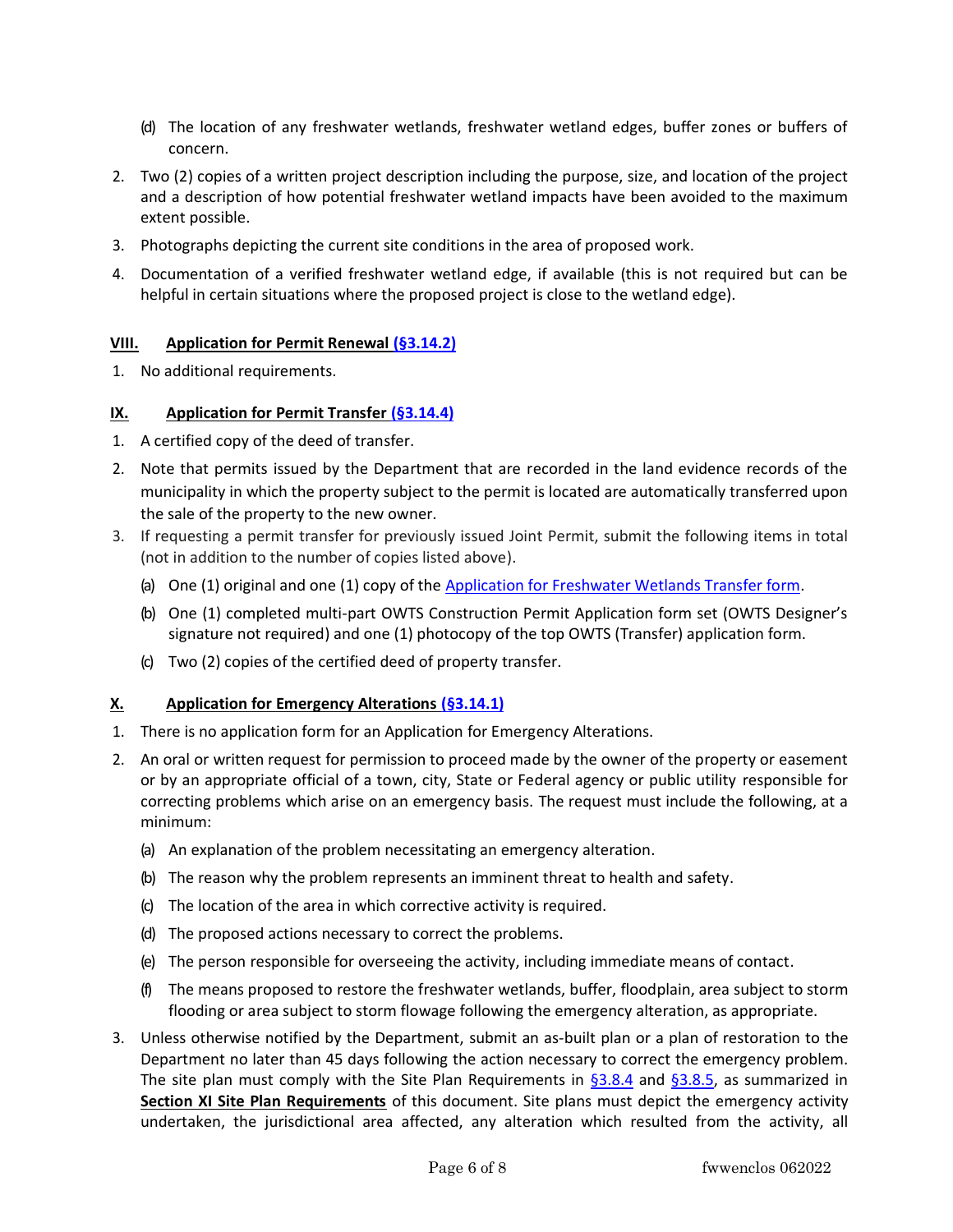restoration activities undertaken or still required.

#### **XI. Site Plan Requirements [\(§3.8.4](https://risos-apa-production-public.s3.amazonaws.com/DEM/REG_11509_20211224112615.pdf#page=58) and [§3.8.5\)](https://risos-apa-production-public.s3.amazonaws.com/DEM/REG_11509_20211224112615.pdf#page=60)**

- 1. All site plans require the following:
	- (a) Must be drawn to scale (not to exceed  $1'' = 100'$  but preferably  $1'' = 40'$ ).
	- (b) Must be at least 8-1/2" x 11" in size and shall not exceed 24" x 36" unless requested.
	- (c) Plans including more than one sheet must be numbered consecutively.
	- (d) Plans must have markings permanently fixed.
	- (e) Indication of whether baseline data (physical features, distances, contour elevations, etc.) were obtained by on-site survey, aerial photogrammetry sources, or reproductions from other maps/plans. If developed from on-site surveys, note the class or standard the survey meets. If developed from photogrammetry or reproduction from other sources, estimate the maximum possible horizontal or vertical error.
	- (f) Each site plan sheet prepared by a registered professional must bear the stamp of that professional, along with the date and his/her signature.
	- (g) All plans must include the following:
		- Title Block containing the following:
			- o Name of the person/party involved.
			- o Proposed project title.
			- o Principal street or road abutting the site.
			- o Tax assessor's plat and lot number(s).
			- o City or Town.
			- o Name of the preparer.
			- o Scale of the plan.
		- Original date of the plan and date of the latest revision, if applicable.
		- Depiction of the following:
			- $\circ$  Street(s) abutting site with fixed reference point (e.g., utility poles and numbers, house numbers or similar structures).
			- o Distance and direction to the nearest intersection.
			- o Magnetic north arrow.
			- o Entire property boundary outline and dimension, which may be shown on a separate plan sheet.
			- o Insert map showing site location in the community (locus plan).
			- o Scale of Plans.
			- o Legend which explains all markings and symbols.
- 2. If site plans require depiction of the edge of freshwater wetlands, applicable buffer zones, buffers, and the limits of other applicable jurisdictional areas, the following must be included:
	- (a) The edge of any freshwater wetlands relied on for depiction of associated buffer zones.
	- (b) The edge and direction of flow of any river, stream, area subject to flooding or area subject to